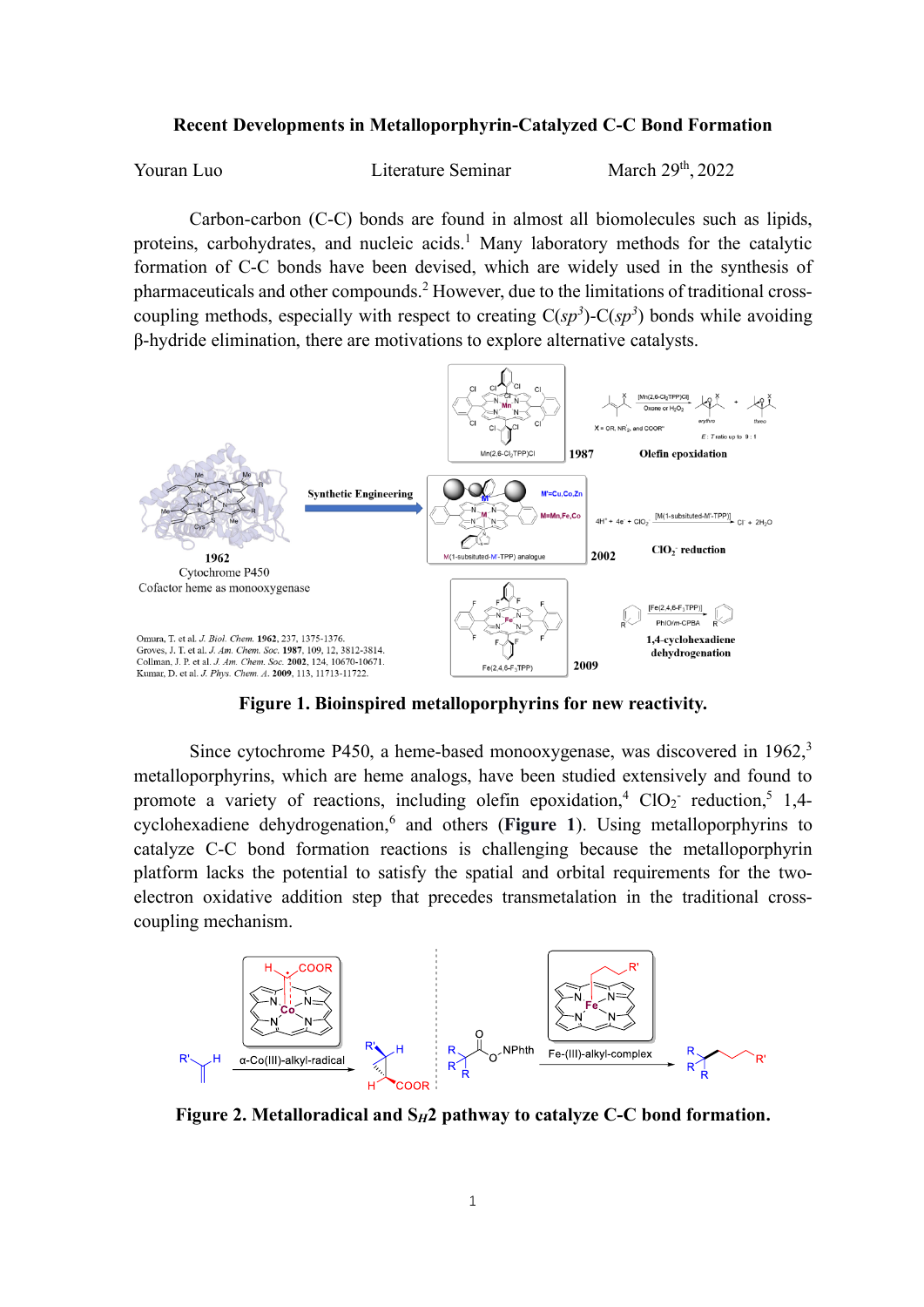Over the years, scientists have proposed various one-electron alternatives to construct C-C bonds to circumvent the oxidative addition step, such as bioinspired cobaltradical functionalization,<sup>7</sup> and biomimetic radical transfer by S<sub>H</sub>2 (bimolecular homolytic substitution) processes (**Figure 2**).<sup>8</sup> These achievements will be discussed in the current presentation.

In 1980, the Rh(TPP)I catalyzed cyclopropanation of activated olefins such as phenanthrene was reported,<sup>9</sup> which demonstrated the capacity of metalloporphyrins to catalyze C-C bond formation *via* carbene transfer. In 2003, the Zhang group further developed this reaction motif to catalyze the cyclopropanation of terminal olefins with Co(TPP).<sup>10</sup> In 2010, a mechanistic investigation revealed that an  $\alpha$ -Co(III)-alkyl radical was the precursor to the carbene transfer agent,<sup>11</sup> a Co(Por)-carbene complex. More recently, Cobalt porphyrin complexes have been shown to promote  $C(sp^3)$ -H functionalizations,<sup>12</sup> olefin-addition cascade cyclizations, <sup>13</sup> and other transformations **(Figure 3)**.



**Figure 3. Development of metal-carbene transformations.**

To achieve asymmetric synthesis, a symmetric Co(por) platform was further modified with chiral components including (1*R*,2*R*)-cyclopropane-1,2-dicarboxylic acids to create a chiral domain-limited spatial pocket.<sup>14</sup> Interestingly, by controlling the length of the alkyl linker to the end-site carboxylic acids, the restricted space surrounding the porphyrin platform can regulate the e.e. and d.r. of the product **(Figure 3)**.



**Figure 4. Proposed mechanism to explain radical selectivity.**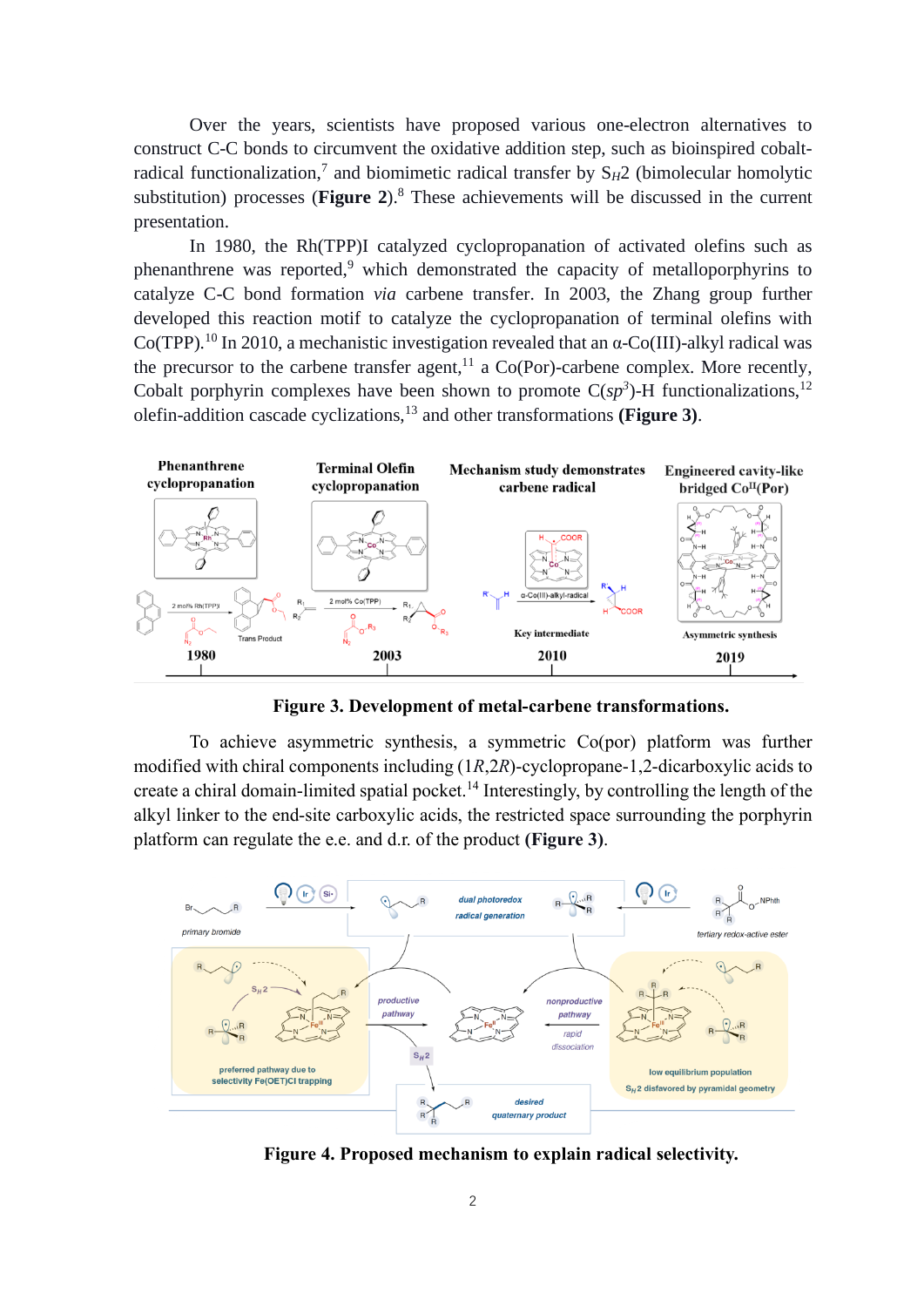Inspired by the  $S_H2$  mechanism seen in biochemical alkylation pathways,<sup>15</sup> the Macmillan group developed Fe(OEP)Cl catalytic platform able to construct C(*sp<sup>3</sup>* )- C(*quaternary*) bonds. <sup>8</sup> The reaction mechanism is proposed to initiate by reaction of Fe(II)(OEP)Cl with a 1° radical (formed by photoinitiated oxidation) to generate a Fe(III)alkyl intermediate, which reacts further with a 3° radical (formed by a photoinitated reduction of an ester) to form sequential products. The photoinitated oxidation and reduction steps involve an iridium photocatalyst. The selectivity of the cross-coupling reaction was attributed to the preferential trapping of the  $1^{\circ}$  radical by Fe(OET)Cl, which diminishes the concentration of existing 1° radical intermediates and facilitate 3° radical-mediated  $S_H 2$ pathway **(Figure 4)**.

In conclusion, the ability of metalloporphyrins to catalyze reactions *in vivo* has been used to inspire the discovery that metalloporphyrins can be used to catalyze C-C bond couplings *in vitro*. Compared with representative enzymes bearing metalloporphyrin cofactors, synthetic organo-metalloporphyrins can be modified to increase the substrate scope, making them potentially suitable for industrial organic synthesis. One remaining challenge is to further increase the enantioselectivity of these systems.

## **References**

- 1. Varun, B. V.; Dhineshkumar, J.; Bettadapur, K. R.; Siddaraju, Y.; Alagiri, K.; Prabhu, K. R. Recent Advancements in Dehydrogenative Cross Coupling Reactions for C-C Bond Formation. *Tetrahedron Lett.* **2017**, *58*, 803-824.
- 2. Indrigo, E.; Clavadetscher, J.; Chankeshwara, S. V.; Megia-Fernandez, A.; Lilienkampf, A.; Bradley, M. Intracellular Delivery of a Catalytic Organometallic Complex. *ChemComm.* **2017**, *53*, 6712-6715.
- 3. Omura, T., Sato R. A. New Cytochrome in Liver Microsomes. *J. Biol. Chem.* **1962**, *237*, 1375-1376.
- 4. Groves, J. T., Stern, M. K. Olefin Epoxidation by Manganese (IV) Porphyrins: Evidence For Two Reaction Pathways. J*. Am. Chem. Soc.* **1987**, *109*, 3812-3814.
- 5. Collman, J. P.; Boulatov, R.; Sunderland, C. J.; Shiryaeva, I. M.; Berg, K. E. Electrochemical Metalloporphyrin-Catalyzed Reduction of Chlorite. *J. Am. Chem. Soc.* **2002**, *124*, 10670-10671.
- 6. Kumar, D.; Tahsini, L.; de Visser, S. P.; Kang, H. Y.; Kim, S. J.; Nam, W. Effect of Porphyrin Ligands on the Regioselective Dehydrogenation versus Epoxidation of Olefins by Oxoiron(IV) Mimics of Cytochrome P450. *J. Phys. Chem. A*. **2009**, *113*, 11713-11722.
- 7. Wang, X. X.; Ke, J.; Zhu, Y. L.; Deb, A.; Xu, Y. J.; Zhang, X. P. "Asymmetric Radical Process for General Synthesis of Chiral Heteroaryl Cyclopropanes" *J. Am. Chem. Soc.* **2021**, *143*, 11121-11129.
- 8. Liu, W.; Lavagnino, M. N.; Gould, C. A.; Alcázar, J.; MacMillan, D. W. C. A Biomimetic S<sub>H</sub>2 Cross-Coupling Mechanism for Quaternary sp<sup>3</sup>-Carbon Formation. *Science* **2021**, *374*, 1258-1263.
- 9. Callot, H. J.; Piechocki, C. Cyclopropanation Using Rhodium (III) Porphyrins: Large *cis* vs *trans* Selectivity. *Tetrahedron Lett.* **1980**, *21*, 3489-3492.
- 10. Huang, L.; Chen, Y.; Gao, G.-Y.; Zhang, X. P. Diastereoselective and Enantioselective